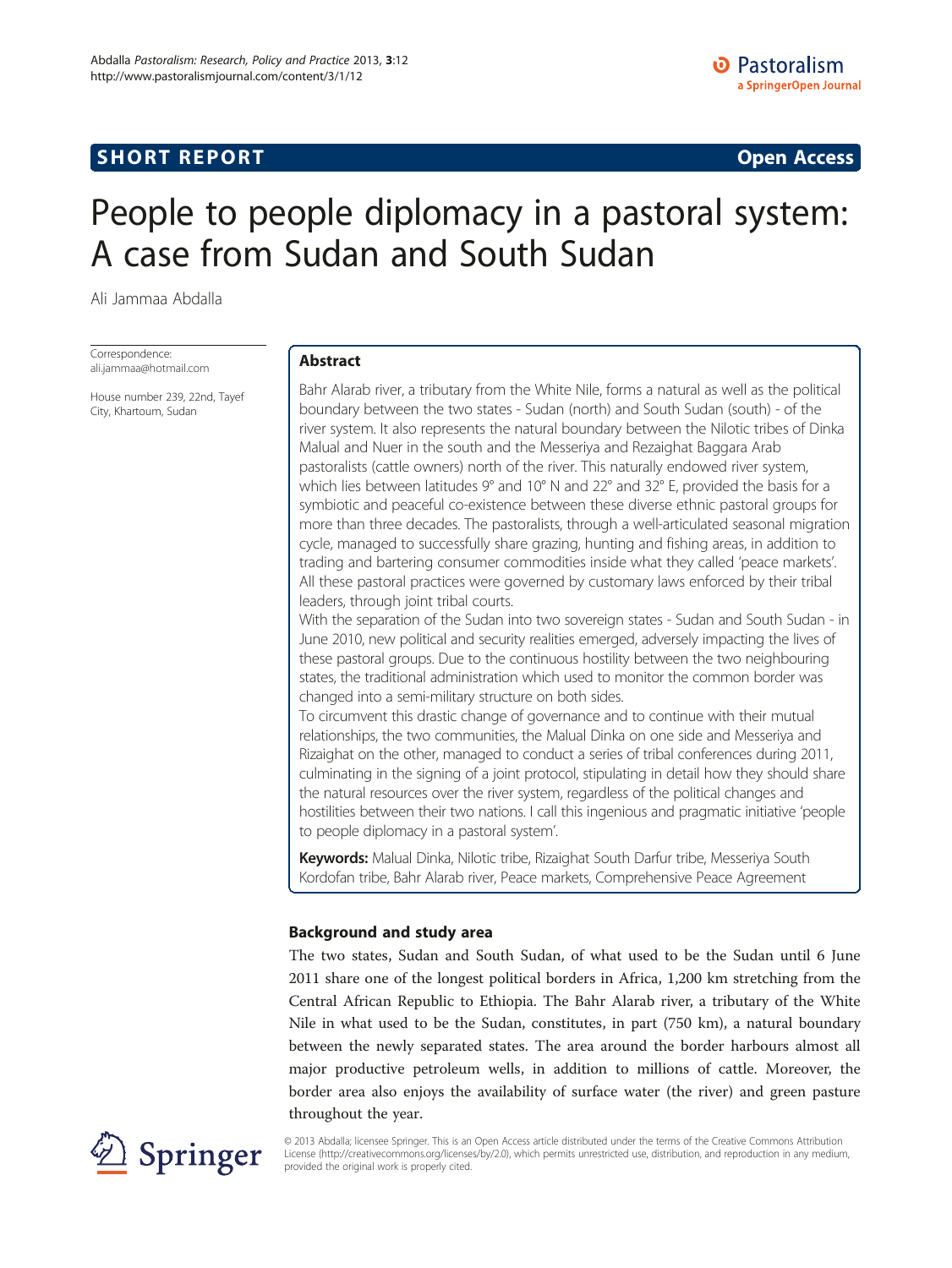The border area is inhabited by approximately eight million people. These include, among others, the Nilotic tribes (including Dinka, Nuer and Shilluk) to the south of the river and the Baggara Arab nomads (including those of South Darfur (Rizaighat) and South West Kordofan (Messeriya) on the northern boundary of the river. These communities are cattle owners who practice transhumance seasonally along and around the river system for centuries.

The two pastoral communities under consideration are the Dinka Malual of Northern Bahr Elghazal, in South Sudan, and the Messeriya Arabs of South Western Kordofan, Sudan. The two shared the grazing and water resources along the Bahr Alarab river, which acted as a natural border between them for centuries. The boundary delimited by tribunal is without prejudice to grazing rights. The shared grazing system formula works as follows: Dinka Malual move north to the upper reaches of the Bahr Alarab river into the less swampy dry clay areas during the rainy season from June to October (Cunnison [1966](#page-6-0)). The Messeriya cattle owners retreat far north of the river system into the sandy areas of Kordofan, avoiding the tsetse fly and other hostile environmental conditions like the muddy clay and flooded and swampy plains during the heavy rains, which their cattle are not accustomed to (Pantuliano et al. [2009](#page-6-0)). During the dry season, it is the reverse where the Malual retreat deeper into the southern Bahr Elghazal province in what is now South Sudan, leaving ample space for the Messeriya cattle owners who migrate back south from the north to graze the evacuated Malual areas (see Figures 1 and [2\)](#page-2-0). The Malual Dinka move deeper south to more greener and rich pastures, as the youths who were rearing the stock re-join their families who were left behind in their traditional quarters, as part of their labour division between agriculture and animal husbandry.

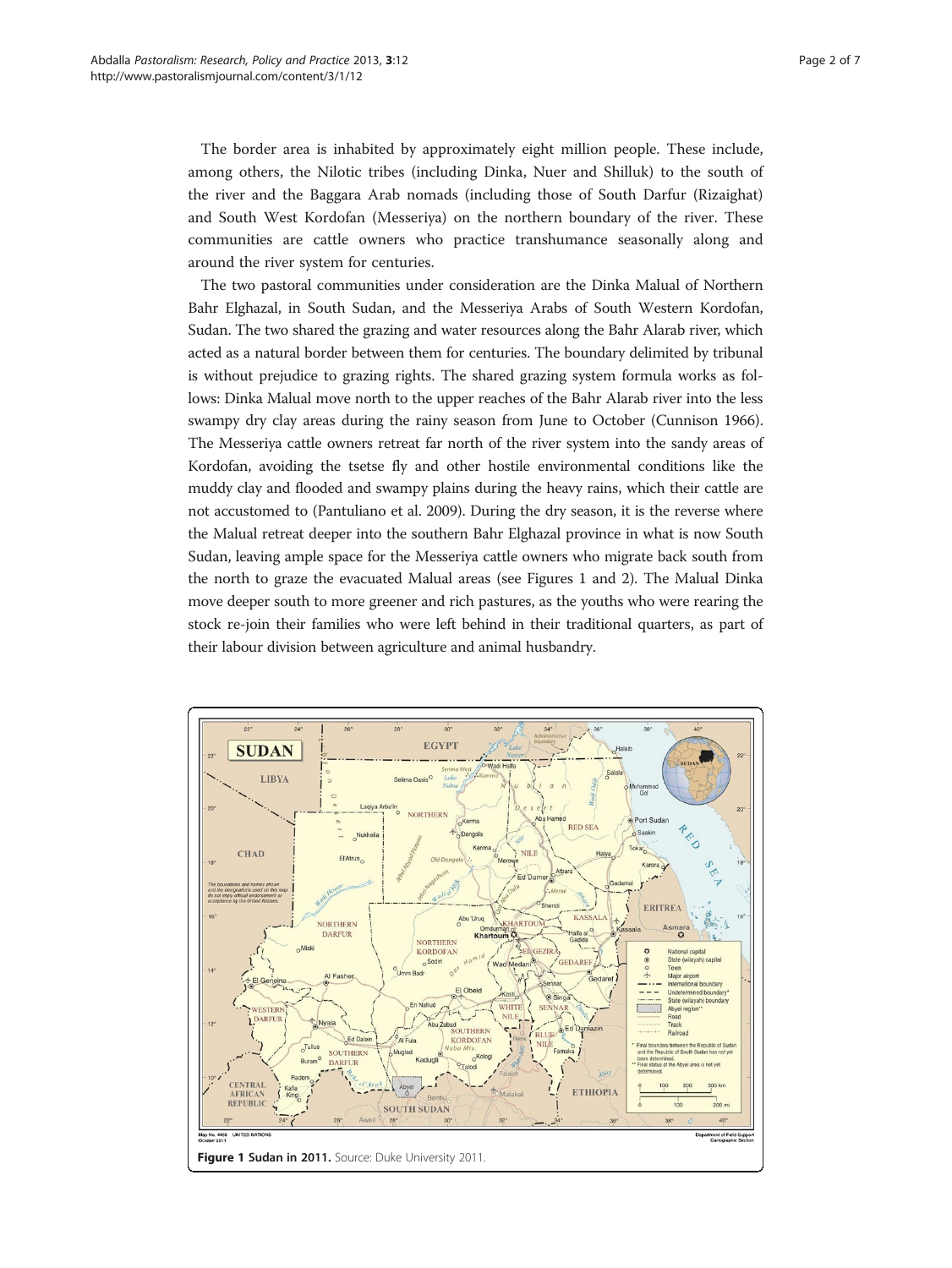<span id="page-2-0"></span>

Customary laws and joint tribal courts between these different tribes have existed for more than 200 years to cater for cases pertaining to trespassing over farming lands, theft and abductions which take place from time to time. The settlement of all disputes was arranged and implemented through annual tribal conferences, chaired by tribal chiefs from both sides. The conferences are facilitated by the two governments' administrators along the border since February 2011 when Governor Malong of North Bahr Elghazal Province in South Sudan personally presided over the last conference in Aweil town on 19 March 2011 between the Malual on one side and Messeriya on the other. Almost all current frontline administrators governing the localities along the river from both sides were selected either from retired or active service military personnel. The tribal chiefs, considerably incapacitated, are obviously in the backseat at the moment.

This river system which used to be an administrative boundary between these communities since Sudan's independence in 1956 has changed into an international border after 6 June 2011. The post-separation political changes have dramatically affected the peaceful co-existence between these neighbouring pastoralist communities. Both governments, acting in mutual mistrust, have entrusted the border administration to semi-military officials instead of the traditional native administration systems which used to resolve cross-border problems through customary practices and laws (Tubiana et al. [2012\)](#page-6-0).

This report presents a special case of how the conventional wisdom of two neighbouring pastoral communities has bypassed government politics and squabbling and put building blocks to a lasting peace between themselves, peace that many African states sharing a border have failed to accomplish.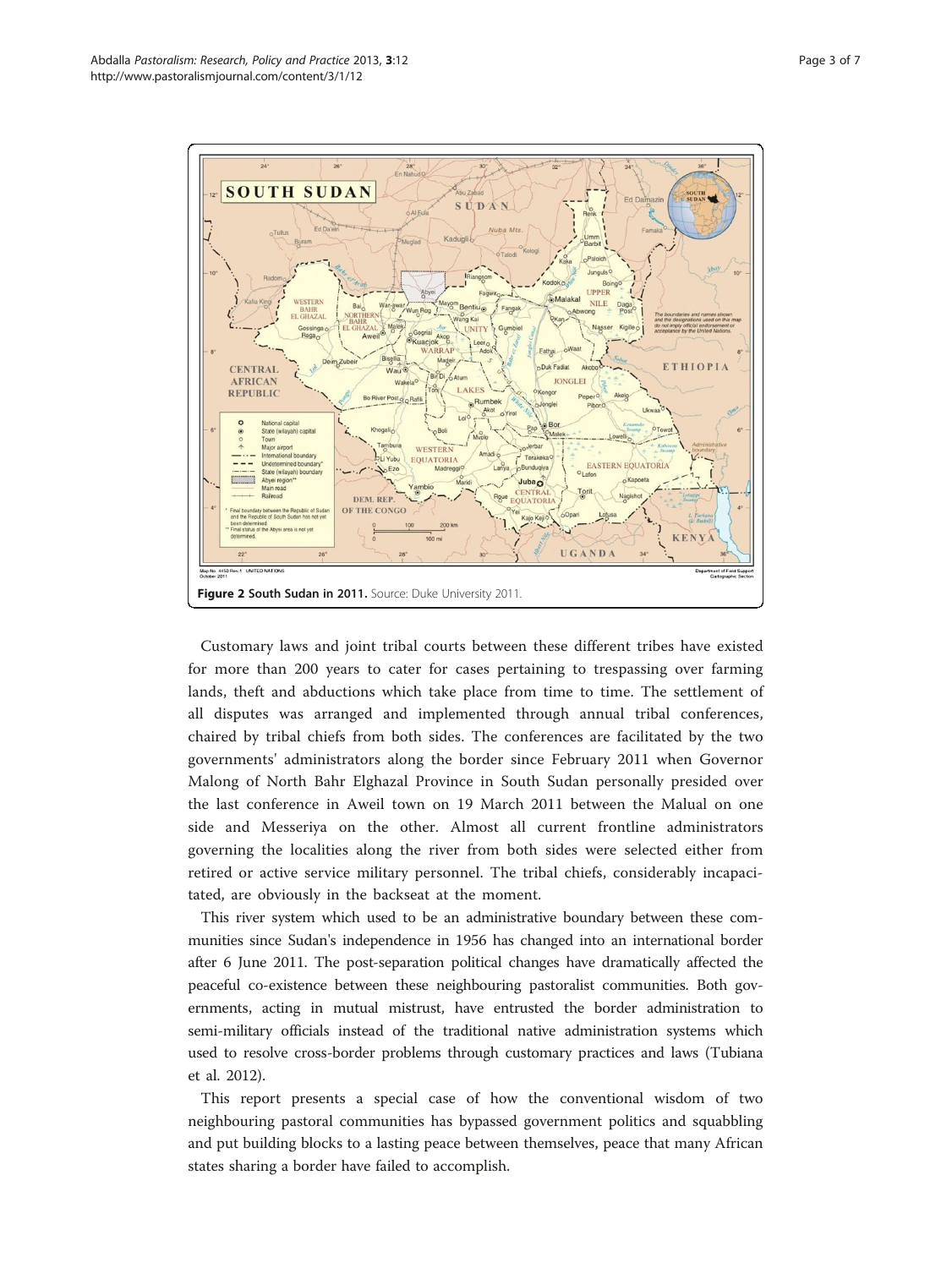#### Responses to the political and constitutional changes of June 2011

By 6 June 2011, what used to be a 750 km administrative border between the two neighbouring communities has turned into an international political border - a reality which has proven hard to absorb by the pastoralists across both sides of the divide. On one hand, both governments, due to the mutual hostility and mistrust, wanted all types of relationships and activities to come to a halt. On the other hand, patterns of livelihood across the river could not be expected to change overnight as a consequence of the emerging new political realities.

Understandably, the pastoral communities on both sides of the new border were not ready to tolerate the impact of the political manoeuvring while watching the pattern of their seasonal life cycle and grazing formula slowly deteriorate under the interplay of diverse climatic, environmental, ecological and political factors.

As a result, they decided to act beyond the given administrative and political parameters through what I would call 'People to People diplomacy'. Pastoral leaders, civil society organizations, youth and women all took the lead and suggested holding 'Grassroots Peace conferences', whether the two governments of Sudan and South Sudan agreed or not. Accordingly, brainstorming meetings took place on both sides of the border in mid-February 2012, among the grassroots people and organizations, where many ideas of sustaining the peaceful co-existence were articulated. I had the privilege of facilitating the Messeriya preparatory conference which took place in Almairam town of South Kordofan, during the period 14 and 15 February 2012, and of drafting the 'position paper', which summarized the relevant issues to be discussed with their neighbours, the Dinka Malual. On the South Sudan side, Mr. Achuil, my counterpart, facilitated the Malual Dinka preparatory conference a week earlier in the same month. The joint conference took place in Aweil town on 19 February 2012.

The main recommendations of the Messeriya conference were as follows:

- The historical relationship with Dinka Malual should be maintained, regardless of the government in power. Moreover, it should be formalized by grazing and trade agreements and protocols, given the new political set-up.
- Bearing in mind the deteriorating ecological, environmental and climatic conditions, focus should be on reducing herd numbers and improving quality of cattle. New patterns of sedentary and semi-sedentary models of livestock production should also be encouraged to enable more economically productive and marketable stock, which suits the changing ecology and semi-sedentary life pattern.
- Requests should be made to both governments to relieve the border from any military tensions to allow normal and relaxed community interaction, as both communities can better deal with each other without government intervention.
- Previous agreements of common court laws, traditional administration and customary practices in organizing grazing and access to water and mutual border trade should be revived and promulgated.
- A 'Grassroots Peace Conference' between the two communities should be convened and be presided over by the pastoralists themselves, but civil society organizations, government officials, UN and NGOs are welcome to play a facilitating role.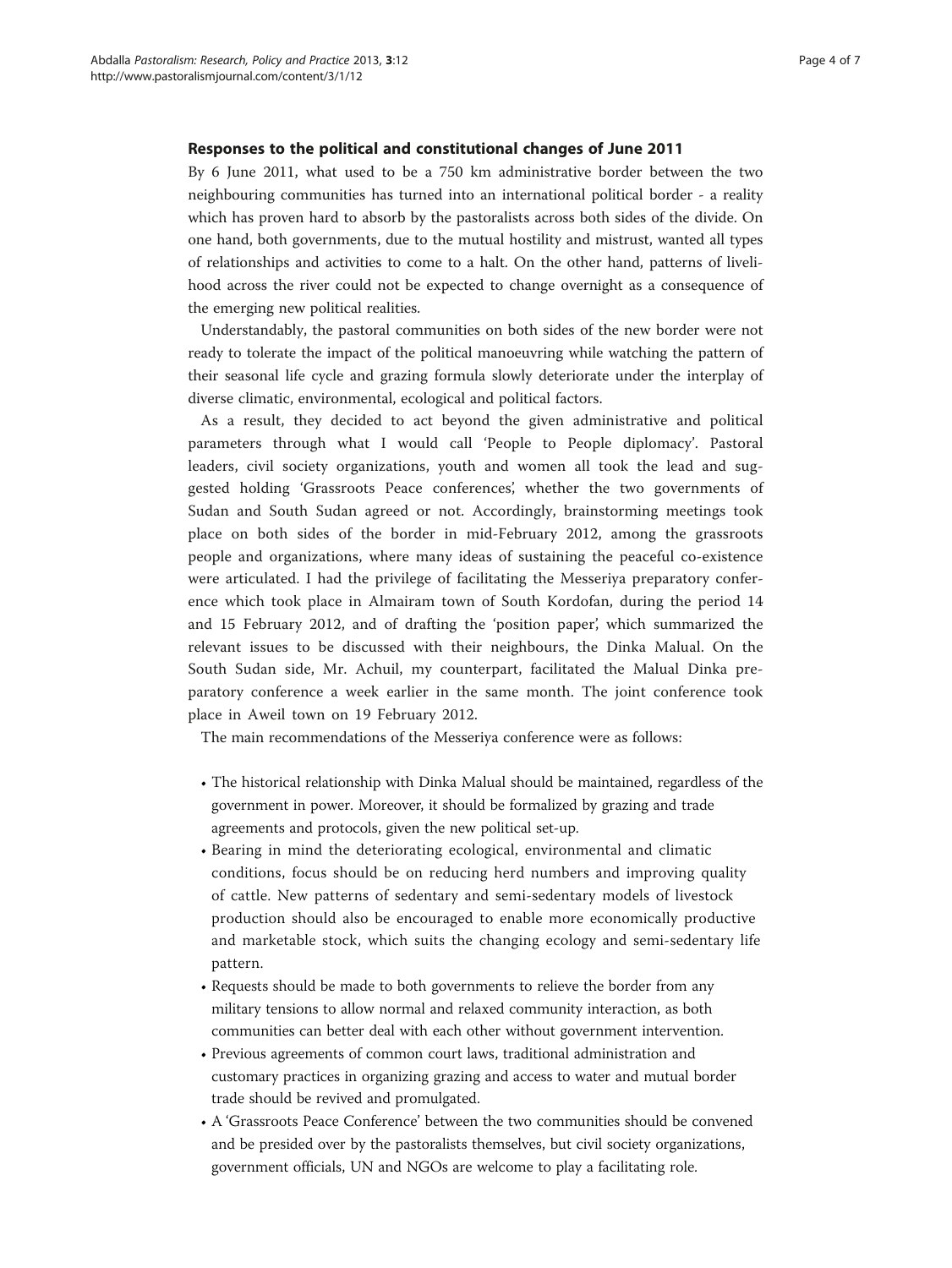The Dinka Malual preparatory conference which was facilitated by my counterpart, Mr. Achuil as facilitator, took place in Aweil, the capital of Northern Bahr Elghazal in South Sudan, four days earlier on 10 February 2012. Similar recommendations were made, including the urgent need for a joint grassroots conference.

Thereafter, the joint grassroots conference took place, under intense and hostile conditions between the two states, in Aweil town from 19 to 21 February 2012. At the end of the conference, a joint communiqué was issued and included the statement, 'We the conferees deplore war and we are committed to end the instability and destruction to our resources resulting in unjustified impediment of development' (see Additional file [1](#page-5-0)).

The conferees unanimously passed recommendations; the most important of which are as follows:

- Immediate restart of border trade
- Delineation of migration routes during seasonal entry and exit with strict observance to farming plots, water points and agricultural lands
- Disarming of all pastoralists while the two communities intermingle during the dry season
- Joint gender-balanced courts to adjudicate on relevant issues
- Mutual respect and maintenance of peaceful co-existence and protection of rights and peace away from political affiliations
- Youth to have joint sports for peace activities, joint cultural weeks and joint youth committees
- Promotion of intermarriage between the two communities

#### Sustainability of 'people to people' peace

As is expected, there are many factors militating against the sustainability of such a people to people peace initiative. Support mechanisms that can contribute to its sustainability could be as follows.

#### Tribal elites

The importance of their role cannot be overemphasized. As an example, there was close coordination by Mr. Achuil and myself as facilitators to our respective tribes on both sides. Together, we advocated (through position papers) the common goals and objectives of the preparatory and joint conferences for each community, trying our best to bring consensus to the table.

#### Civil society organizations and the media

Pastoralists are almost voiceless at the national level. Their problems are mostly not well perceived by their fellow urban decision makers. Civil society organizations and the media, in addition to parliamentarians from these areas, can form effective platforms to lobby for the voiceless and for such community agreements to be part of the national peace plans.

#### Employment of ex-combatants on both sides

Following the Comprehensive Peace Agreement for Sudan, signed in 2005, thousands of ex-combatants on both sides were not absorbed by the disarmament, demobilization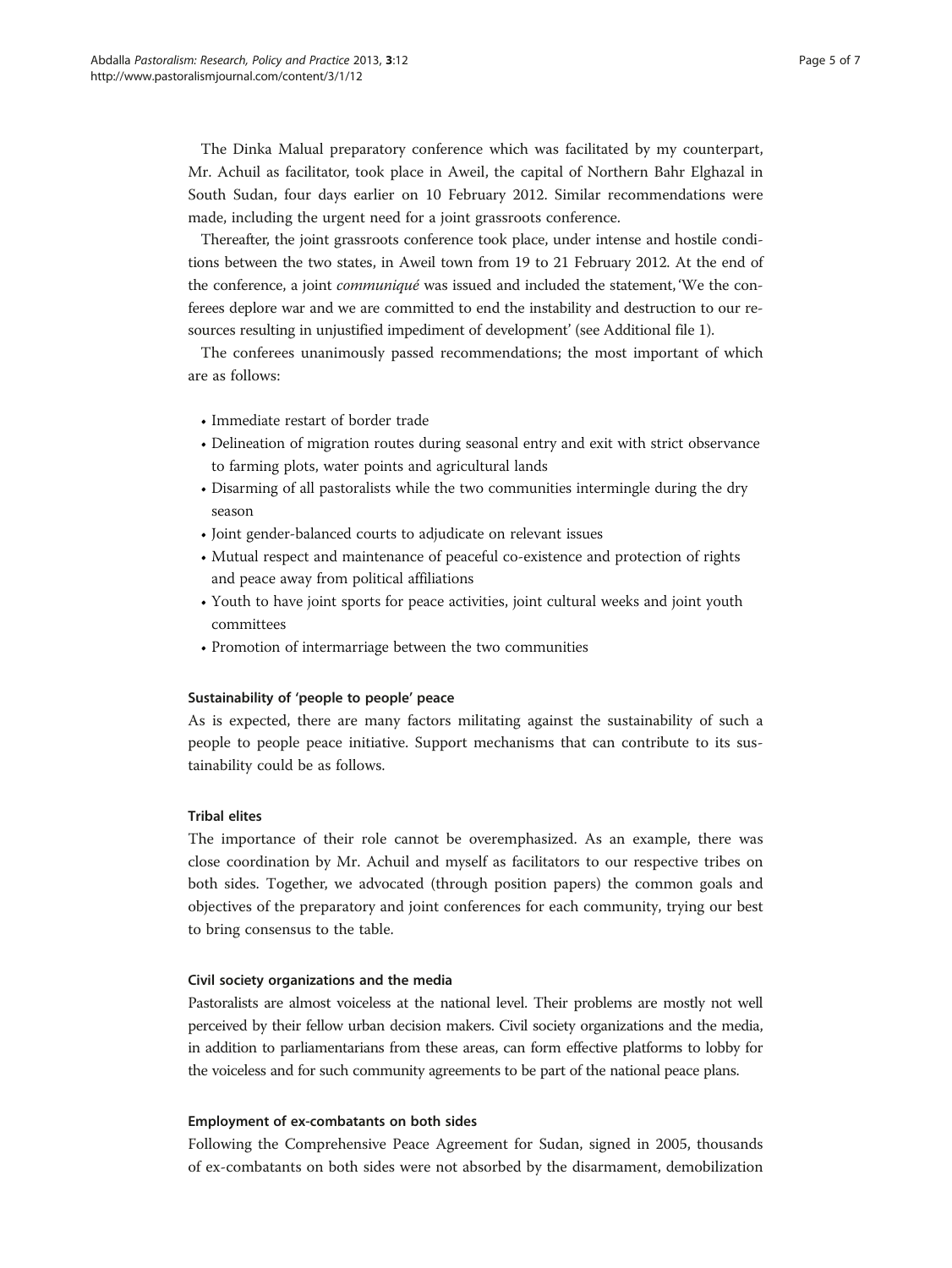<span id="page-5-0"></span>and re-integration arrangements that followed (Johnson [2011](#page-6-0)). After a while, they took up arms and became a constant danger to peace, through acts of banditry. They sometimes succeeded in drawing the two communities into wider tribal and sometimes even state conflicts. Providing alternative employment opportunities for the disgruntled excombatants is an important way to safeguarding and sustaining peace.

#### Revitalization of the 'Peace markets'

Peace markets are market spots established in optimum locations all along the Bahr Alarab river system. For years they represented an ingenious cross-border trade and commodity exchange model of how neighbouring pastoral communities can protect their interests by circumventing their government's security pressures and surveillance, even during the intensity of war (Behnke [2012\)](#page-6-0).

These markets have developed their own joint access protocols, which were agreed and strictly observed by all pastoralists. The joint tribal administration's courts ensure disarming of all those who attended market days. The protocols also set the rules and regulations through which all beneficiaries should observe and respect each other's religious and tribal codes of conduct. Peace markets, therefore, provide an outstanding example of how the facts of geography remain superior and more sustainable than those of geopolitics, and accordingly should be revitalized.

#### Establishment of joint cross-border monitoring and follow-up committees

Implementation and monitoring of access to grazing and other resources has always been observed and enforced by the tribal administration on both sides. This traditional control mechanism which had effectively been exercised for years is no longer effective. The government, in what is now Sudan, had for political reasons deliberately undermined and incapacitated the role and powers of the traditional administration for more than two decades. But, given the track record of tribal administrations in reducing conflict, there should be a room to revive such committees to ensure effective and smooth implementation of the people to people peace protocols.

#### Conclusion

Pastoralists across the divide of race, colour, faith and political affiliation behave in an astonishingly rational and pragmatic manner when faced with the hard facts of sharing diminishing resources. Moreover, if left to manage their own resources without external pressure from their respective governments, they are always capable of applying the appropriate formula in terms of natural control mechanisms, which are derived from their own internal practices and social dynamics. However, this requires strong support from both national governments and the international community.

#### Additional file

[Additional file 1:](http://www.biomedcentral.com/content/supplementary/2041-7136-3-12-S1.doc) Dinka Malual and Messeriya Grassroots Peace Conference.

#### Competing interest

The author declares that he has no competing interests, but reference should be made to his background information provided below.